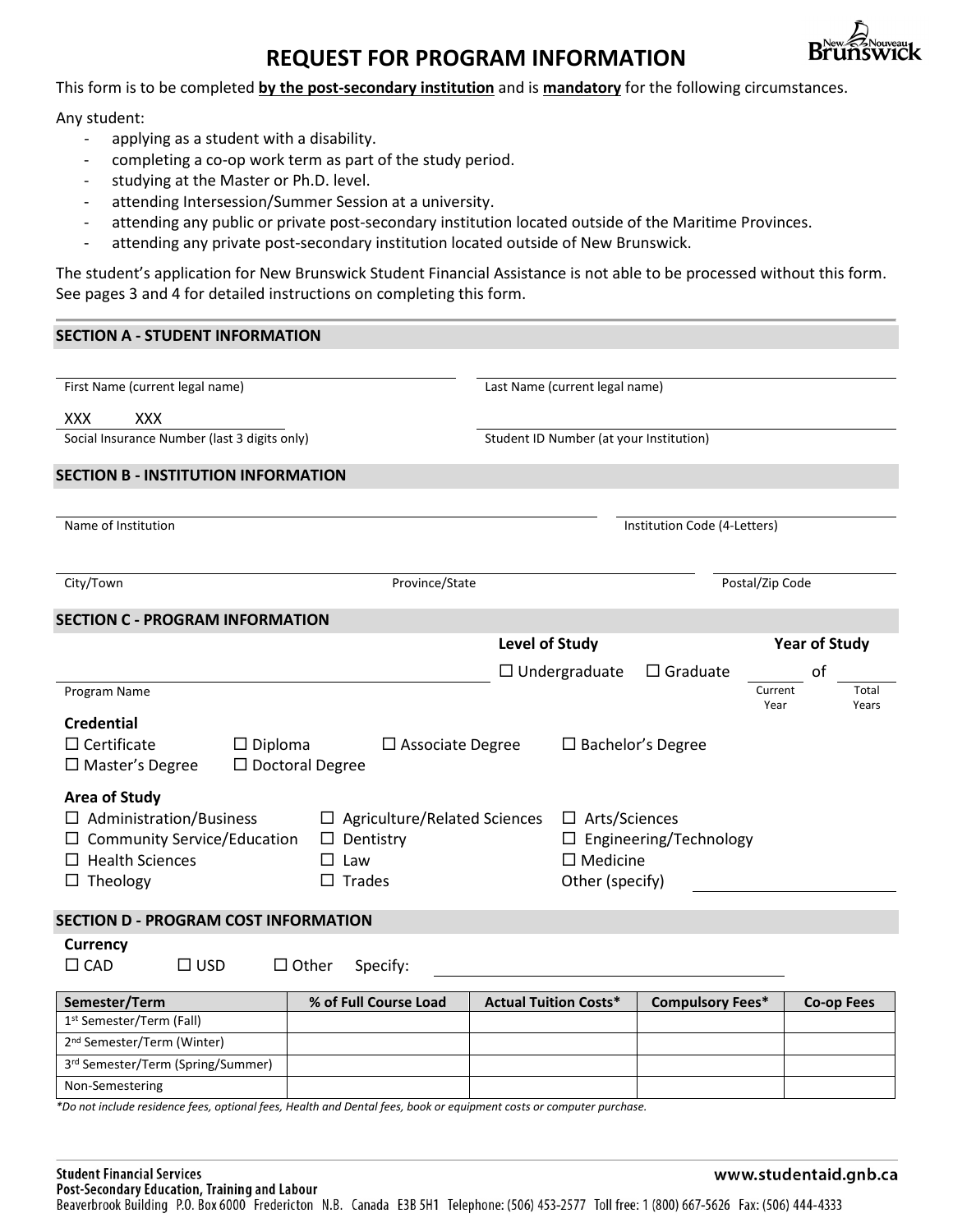|                         | <b>SECTION E - STUDY PERIOD INFORMATION</b>                |                                       |  |
|-------------------------|------------------------------------------------------------|---------------------------------------|--|
|                         | Method of Delivery (specific to student above)             |                                       |  |
| $\square$ In Person     | $\Box$ Online/Correspondence                               | $\Box$ Blended (In Person and Online) |  |
|                         | Period of Study Dates - THIS PERIOD CANNOT EXCEED 52 WEEKS |                                       |  |
| Start date (yyyy/mm/dd) |                                                            | End date (yyyy/mm/dd)                 |  |

|                                 | 1 <sup>st</sup> Semester/Term |                     | 2 <sup>nd</sup> Semester/Term |                     | 3rd Semester/Term            |                            | <b>Non-Semestering</b>       |                            |
|---------------------------------|-------------------------------|---------------------|-------------------------------|---------------------|------------------------------|----------------------------|------------------------------|----------------------------|
|                                 | <b>Start Date</b><br>(dd/mm)  | End Date<br>(dd/mm) | <b>Start Date</b><br>(dd/mm)  | End Date<br>(dd/mm) | <b>Start Date</b><br>(dd/mm) | <b>End Date</b><br>(dd/mm) | <b>Start Date</b><br>(dd/mm) | <b>End Date</b><br>(dd/mm) |
| Full-time studies               |                               |                     |                               |                     |                              |                            |                              |                            |
| Part-time studies               |                               |                     |                               |                     |                              |                            |                              |                            |
| Writing (Thesis / Dissertation) |                               |                     |                               |                     |                              |                            |                              |                            |
| Paid Practicum / Co-op          |                               |                     |                               |                     |                              |                            |                              |                            |
| Unpaid Practicum / Co-op        |                               |                     |                               |                     |                              |                            |                              |                            |
| <b>Break weeks</b>              |                               |                     |                               |                     |                              |                            |                              |                            |
|                                 |                               |                     |                               |                     |                              |                            |                              |                            |
|                                 |                               |                     |                               |                     |                              |                            |                              |                            |
|                                 |                               |                     |                               |                     |                              |                            |                              |                            |

| <b>Definitions</b> | Full-time or part-time studies | status determined by the educational institution on the basis of its criteria                      |  |  |  |
|--------------------|--------------------------------|----------------------------------------------------------------------------------------------------|--|--|--|
|                    | Writing                        | thesis or dissertation                                                                             |  |  |  |
|                    | Practicum / co-op              | practical section of the program                                                                   |  |  |  |
|                    | Break weeks                    | a full week break in study where there are no classes or other educational activities (i.e. exams) |  |  |  |
|                    | Not enrolled                   | is not attending the educational institution during this period of time                            |  |  |  |

#### **SECTION F – INSTITUTION OFFICIAL**

# **Declaration**

I declare that the information provided on this form is complete and true and that I am authorized to provide this information on behalf of the institution identified in Section B.

Name of authorized representative Title

*(you may be contacted by our office if we require additional information)*

Email address **Phone number** 

Signature of authorized representative Date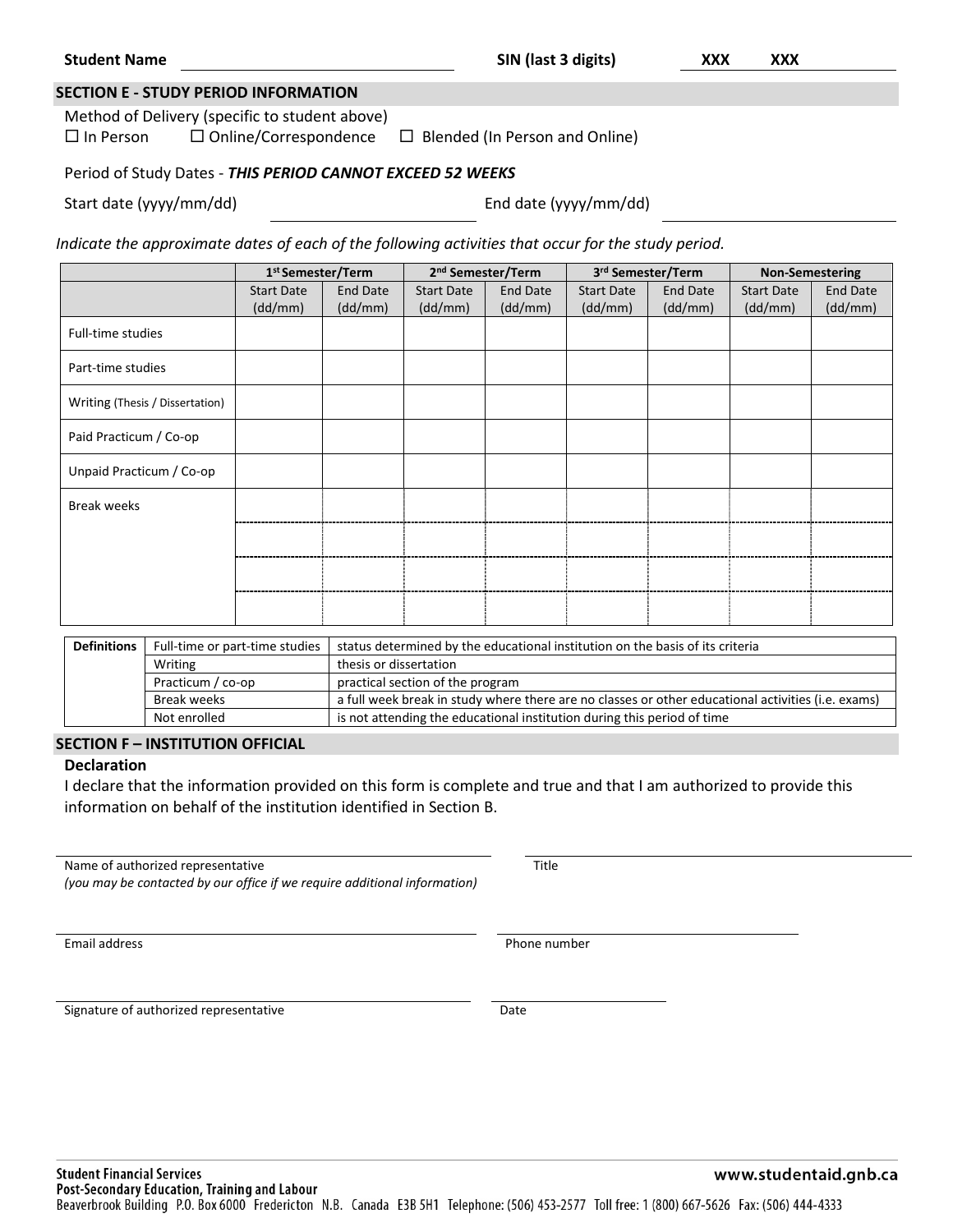## **INSTRUCTIONS TO INSTITUTIONS**

This form is used to gather information for the *specific student* for whom the form is being completed for the study period that starts anytime between August 1, 2022 and July 31, 2023 (inclusive). The student does not have to be currently registered or attending your school to complete this form.

Complete this form only if you are authorized to confirm the student's program details and costs. Once you have completed and signed the form, return the form to the student to submit or send it via fax to 506-444-4333 or email to [NB-SFS.SFE-NB@gnb.ca.](mailto:NB-SFS.SFE-NB@gnb.ca) If you have questions about the completion of this form, please refer to Section 1.6 of the New Brunswick Designated Post-Secondary Education Institution Administration Manual for the contact information related to Program Information/Internal Compliance.

### SECTION A – STUDENT INFORMATION

- Provide the full **legal** name, last 3 digits of the Social Insurance Number and the student ID from your institution.

## SECTION B – INSTITUTION INFORMATION

Indicate the institution information including the campus if applicable.

## SECTION C – PROGRAM INFORMATION

- Complete this section with the details of the program of study for the student including the level of study, the credential that will be awarded upon completion and the area of study. If this is a program that has not previously been evaluated/funded, a program designation review may be required.
- Include the current year of study in the program for the student and the total number of years of the program.

# SECTION D – PROGRAM COST INFORMATION

- Indicate the program costs.
- Indicate the percentage of full course load the student is taking each semester (i.e., if five courses are considered 100%, four courses would be considered 80%).
- Indicate the actual cost of tuition based on the actual amount payable to the institution.
	- Indicate the compulsory fees that are payable by the student.
		- o Compulsory fees can include:
			- Annual admission fees required when submitting applications
			- **Student council fees**
			- **Student services fees**
			- **Field trip costs**
			- **Examination fees**
			- **Graduate thesis costs**
			- Other amounts payable by student to the institution which are obligatory for their program
			- Membership fees for professional or other societies
		- o Compulsory fees do not include:
			- **Residence fees**
			- Health and dental fees
			- Book or equipment costs
			- **Computer costs**
			- Optional fees
	- Indicate the fees related to completion of a co-op placement separately from compulsory fees.

#### SECTION E – STUDY PERIOD INFORMATION

- Indicate the method of delivery for the study period.
- Indicate the exact study period start and end dates. The study period cannot exceed 52 weeks. If it is more than 52 weeks, the study period will need to be divided into multiple study periods with separate applications by the student.
- Complete the study period date table  $-$  see example.